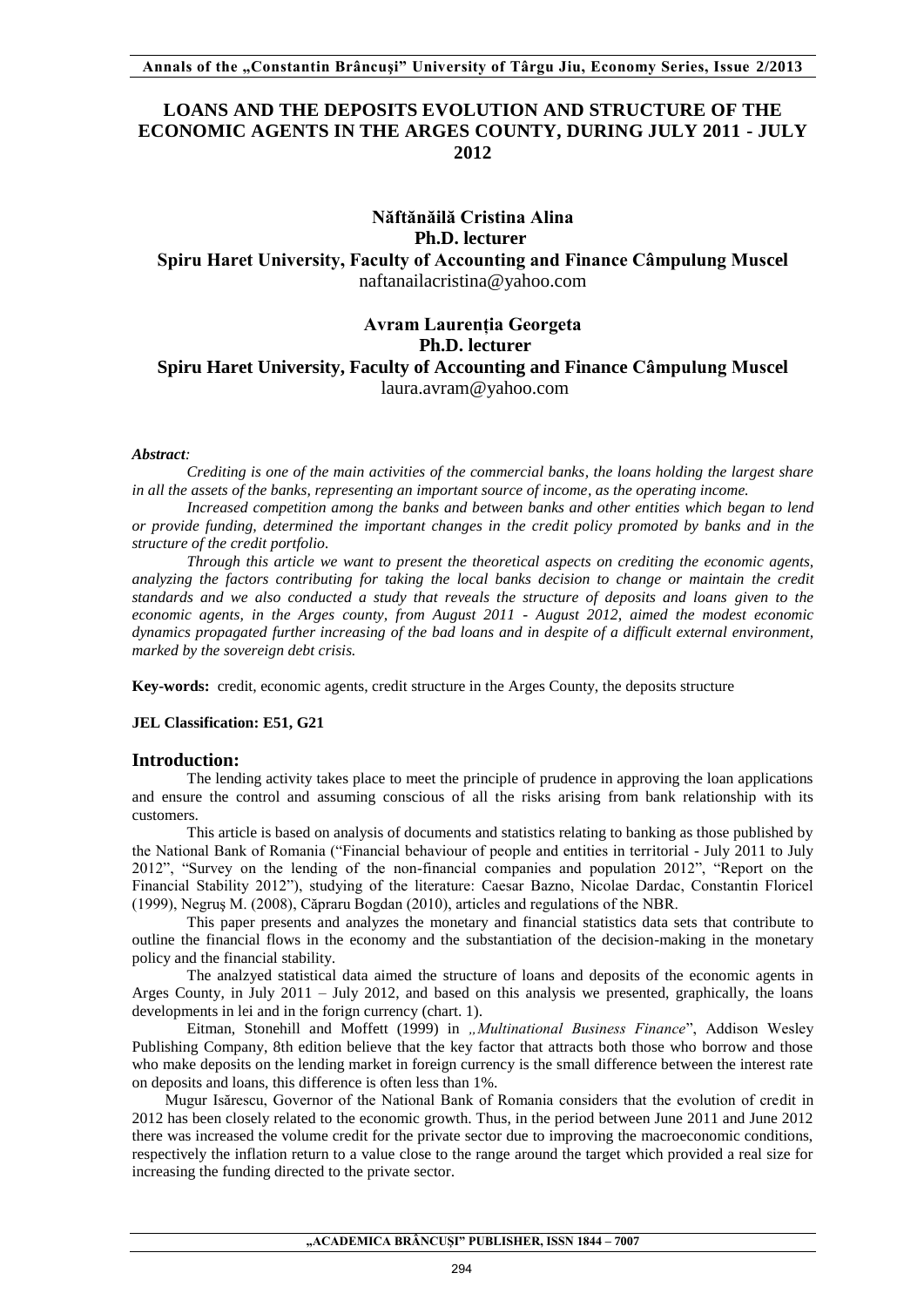# **1. Crediting the economic agents**

## **1.1. Loans to the SME sector**

Crediting, a defining part of the financial intermediation, is the main flow for the economy financing, the credit forms and instruments diversifying and adapting to the customer requirements, changing the transfer technology and the competition in an environment characterized by uncertainty and risks.

In the last 30 years the share of the bank loans in the bank assets portfolio was over 50%, reaching often 75%, and lately even though banks entering on the financial markets, the financial innovation, securing loans has refocused the lending flows to the financial securities; the loan remained at a directly and indirectly supporting, the whole funding process, the credit management, of the credit risk that actually represents the central issue of the functioning of the entire banking and financial system.

In the process of establishing the types of the credits to be awarded to companies, the banks regard to their needs arising from their activity.

On the one hand, there are identified the short-term loans intended to cover the temporary financial needs on the short term, and, on the other hand there are considered the needs of development, retraining, endowment of the companies with funds that will be granted on the long-term.

Besides of these, there are identified the loans related to the import or export activity of the companies, to the extent that they have such a profile.

It is known that the most important source of financing for SME-s is the own resources, followed by the bank credit and, thirdly, there are used the non-reimbursable funding sources, both from the budget allocations and from the EU grants.

Conducting the cycle of the business activity requires the *fixed assets* financed by the long-term loans, the *permanent current assets* that varies simultaneously and in the same direction with the sales, but records the fluctuations in the production and sales, and has *additional needs*, *temporary funds*, both financed by borrowing on the short term, this distinction is important for determining the funding needs of the client and for the portfolio planning for the periods longer than 1 year.

In the process of lending of the companies, the banks take into account not only the interest and fees for the credit services, but also income from other services in order to estimate and evaluate the banking profitability activity related by the relationship with a firm.

If the commercial banks are still the dominant financial institutions which provide the commercial loans, they are faced the competition from other financial institutions, such as non-banking, the investment banks or the companies of the sales financing.

The more competitors enter on the commercial credit market of the companies, the more profit margins will be limited, and the banks are forced to offer the high efficiency service to the companies to remain profitable.

## **2. Loans evolution of the economic agents in the Arges County, during July 2011 - July 2012**

# **2.1. Crediting of the non-financial companies in 2012**

In January 2012 - August 2012, the company crediting standards have remained constant, but the banks provide in the following period (September-December 2012) tightening of these standards, especially for long-term loans to the corporations.

Factors underlying the decision of the local banks to modify or maintain the credit standards, according to the survey conducted by the NBR in August, regarding the crediting the non-financial company and population are:

- The current situation and expected of the bank's capital;
- The NBR decisions of the monetary or prudential policy;
- Expectations regarding the general economic situation;
- The risk associated with the industry in which the company operates;
- Change in share of nonperforming loans in the bank portfolio;
- The risk associated with the collateral/the guarantee required;
- The risk associated with a rapid increases or decreases and marked in the real estate prices (only for the guaranteed loans by mortgages on the commercial real estate);
- The competitive pressure in the banking sector;
- The competitive pressure in the non-banking sector;
- Competition with other sources of funding (capital markets and shareholders);

Also, during January-August 2012, the banks tightened the crediting terms through actions materialized by requiring of some higher risk premiums for the risky loans. In a small proportion (net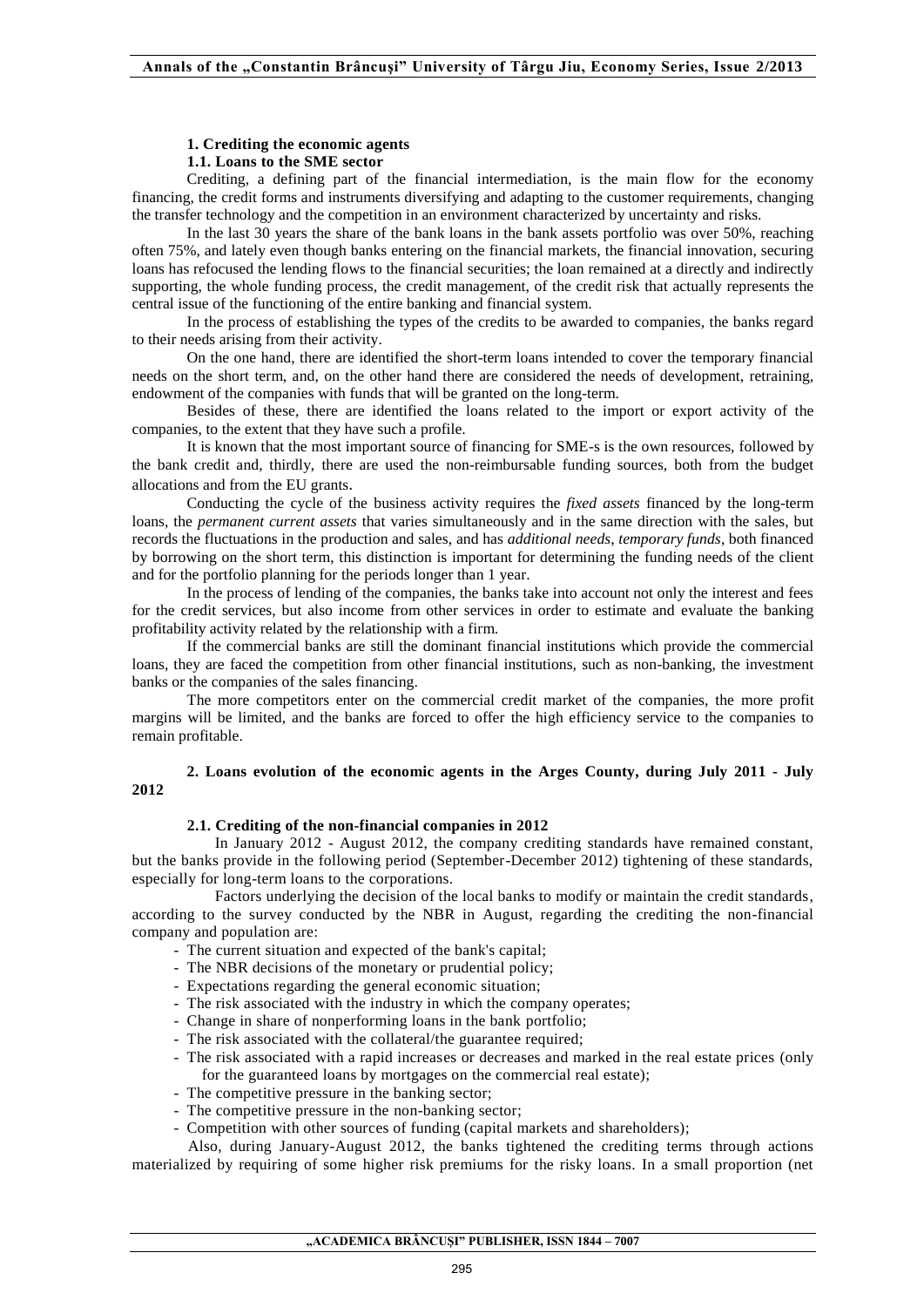#### **Annals of the "Constantin Brâncuşi" University of Târgu Jiu, Economy Series, Issue 2/2013**

percentage below 10%), the banks have resorted to increase the spread of the average interest rate of the loan as against the ROBOR 1M.

New rules that will enter into force by implementing Basel III on 1 January 2013 will put an extreme pressure on the small banks in terms of the risk calculation. These banks will no longer lend as easily as before, and one of the categories of the customers that are likely to lose is the SME. In turn, the SMEs do not have access to the finance just only in the strong institutions, which wish to protect themselves against the risk and will have to obtain loans more expensive.

#### **2.2. The loans and the deposits structure of the economic agents in the Arges County, during July 2011 - July 2012**

In the period July 2011 - July 2012, the international economic and financial environment has become more tense, being marked by the sovereign debt crisis and by the concerns about financing of the institutions and the banking systems, especially in the euro area and represents the source of growing challenges including the financial stability in Romania.

Crediting the private sector was resumed since the second half of 2011, according to the banking market transmission of the monetary policy measures effect, but its size was moderate, as a result of the shortage persistent of the aggregate demand.

In July 2012, according to the data published on the official site of the National Bank of Romania, the loans structure of the economic agent in the Arges County was as follows:

#### *1. Structure of the loans in lei* **Table no. 1**

**(mil. lei)**

| 1. Loans in lei      | 2011    | 2012    |
|----------------------|---------|---------|
| Rd. $2+3=4+5=6+7+8$  | 2,103.4 | 2,139.0 |
| 2. - current         | 1,855.1 | 1,862.6 |
| 3. - overdue         | 248,3   | 276.4   |
| 4. - residents       | 2,103.1 | 2,138.8 |
| 5. - non-residents   | 0.3     | 0.2     |
| 6. - economic agents | 919.5   | 1,019.3 |
| 7. - population      | 1,180.9 | 1,117.9 |
| - others             | 3.0     | 1.9     |

*Source:* www.bnr.ro / *Territorial loans and deposits* pdf. July 2011/ July 2012 p.1

From table no. 1 we can observe an increasing of the loans in lei to the economic agents with 99.8 million lei in 2012 compared with 2011. According to the banks, the requests for loans from the economic agents is due to the short-term financing needs, while for the other types of loans the banks expected to decline of the requests for the new loans.

The successive increases of the lending rates and the depreciation of the lei affected the customers ability to repay the loans, so that, the overdue at the loans in lei, in 2012 have increased by 28.1 million lei compared to the same period of 2011.

 In terms of the hierarchy of the financial creditors, the debt of the companies and population are 68% owned by the local banks, 25.2% by the foreign creditors and 6.8% by the non-bank financial institutions (NFI), similar one in the recent years.

#### *2. Structure of the foreign currency loans*

Structure of the currency loans in the Arges County, in 2012, includes:

| Structure of the foreign currency loans<br>2. |         | Table no. 2<br>(mil lei) |
|-----------------------------------------------|---------|--------------------------|
| 1. Foreign currency loans                     | 2011    | 2012                     |
| Rd. $2+3=4+5=6+7+8$                           | 2,434.3 | 2,771.9                  |
| $2. - current$                                | 2,228.5 | 2,492.2                  |
| 3. - overdue                                  | 205.8   | 279.7                    |
| 4. - residents                                | 2,432.1 | 2,771.2                  |
| 5. - non-residents                            | 2.2     | 0.7                      |
| 6. - economic agents                          | 884.9   | 1,101.9                  |
| 7. - population                               | 1,549.3 | 1,670.0                  |
| 8. - others                                   | 0.2     | 0.0                      |

*Source:* www.bnr.ro / *Territorial loans and deposits* pdf. July 2011/ July 2012 p.1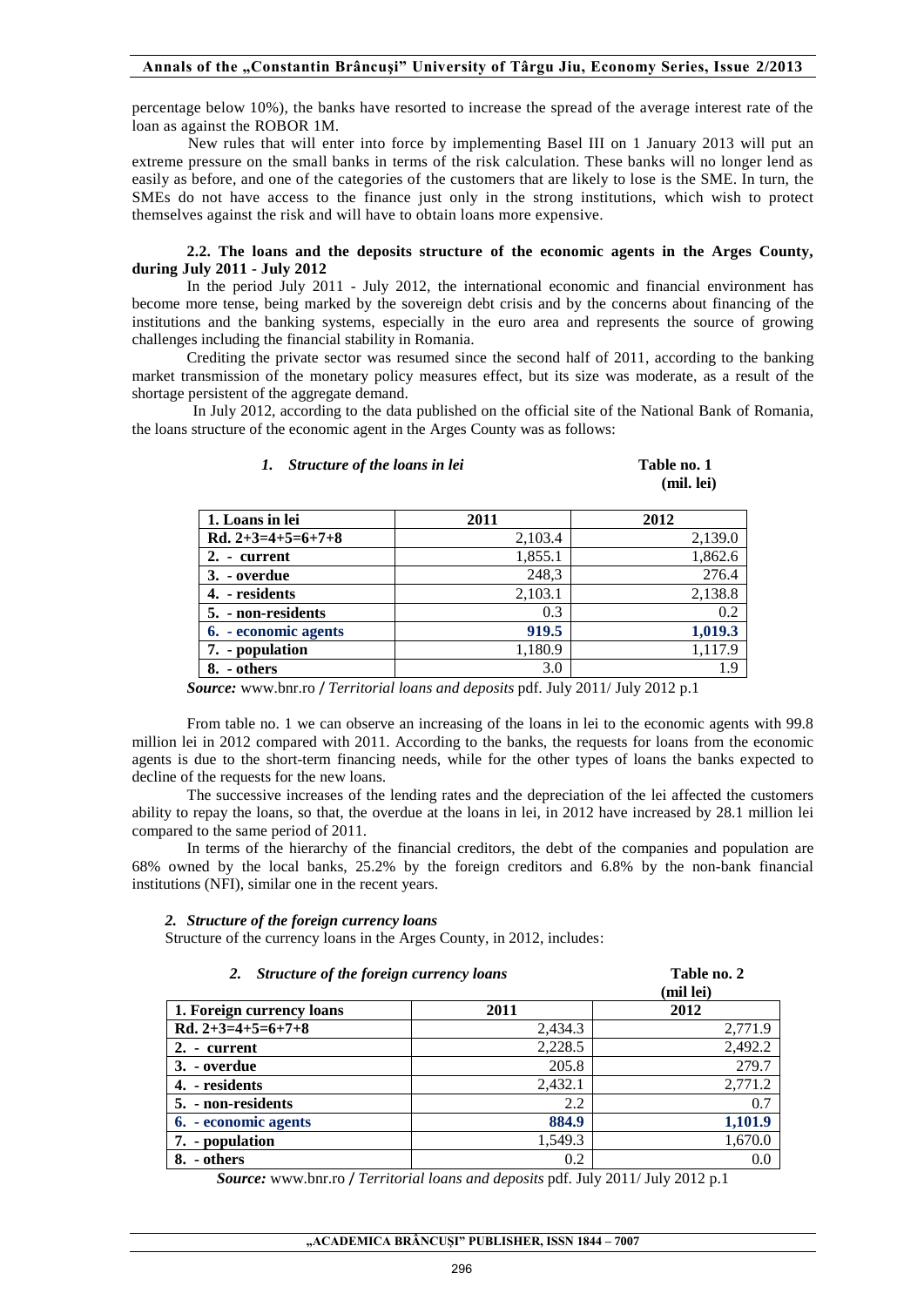#### **Annals of the "Constantin Brâncuşi" University of Târgu Jiu, Economy Series, Issue 2/2013**

The share of the foreign currency loans in the total loans for the economic agents, in 2012, was 39.75% and in 2011, the share of foreign currency loans in the total loans was 36.35%.

It is observed, in this case, an increasing of the overdue loans in the total loans, with 73.9 million lei in 2012, compared with 2011.

The National Bank of Romania will continue to monitor the foreign currency lending of the economic agents. For this purpose, the NBR may adopt the certain measures to cover risks associated with the borrowers; opposite of the currency risk for foreign currency lending is carried out in terms of covering the foreign currency risks. The need for these measures derives from the fact that credit risk related to the currency continued to grow more quickly than the lending in lei.

Theme of the systemic risks arising from the foreign currency lending is an important concern in Europe, being included in the agenda of the European Systemic Risk Board (ESRB).

*The ESRB recommendations address the following:* 

 *a) The warning borrowers about the risks:* the financial institutions will have to inform not covered borrowers at the currency risks about the risk associated with the foreign currency lending, referring, at least, to the impact of a severe depreciation of the national currency and to an increase of the interest for that currency.

*b) The borrowers' creditworthiness.* Supervisors must:

- To monitor the foreign currency lending level and the currency mismatch of the assets and liabilities for the non-financial private sector and take appropriate measures to limit this type of loan;

- To allow the foreign currency loans only to the borrowers who meet the creditworthiness, demonstrating an ability to withstand at the adverse shocks on the exchange rate and interest rate;

 - To consider the implementation of the stricter criteria for loans in the foreign currency, such as refers to the debt service share in the income (*debt-to-income*) and the coverage of the credit through guarantees (loan-to-value).

*c) Unsustainable increase of the non-government credit caused by the foreign currency lending* 

d) *The internal management of the risk:* supervisory authorities issuing the guidelines for the financial institutions to incorporate appropriate risk from the foreign currency lending in the internal systems of the risk management.

e) *The capital adequacy.* The financial institutions must hold a level of the capital in accordance with the requirements of Pillar II of the Basel II revised, to cover the risks arising from the foreign currency lending, in particular, the risk due to the nonlinear relationship between the credit risk and market.

f) *Liquidity and funding*. Supervisors should closely monitor the funding and liquidity risks of the financial institutions associated with the foreign currency lending and their overall liquidity situation.

g) *Reciprocity.* The authority of supervisory from the origin Member State should require the financial institutions that provide credit in the foreign currency in another Member State, measures to limit foreign currency lending at least as stringent as those required in the host Member State.

After the domain of activity, the foreign currency loans hold the significant positions for the companies in the real estate sector, followed by services and processing industry.

Evolution of the credits in lei, compared to the foreign currency lending of the economic agents are in the chart below:





|                                        | 2011  | 2012   |
|----------------------------------------|-------|--------|
| <b>IL Loans in lei economic agents</b> | 919.5 | 1019.3 |
| <b>I</b> Loans in the foreign currency | 884.9 | 1101.9 |
| economic agents                        |       |        |

*Source*: The own processing of the data in Table no. 1 and Table no. 2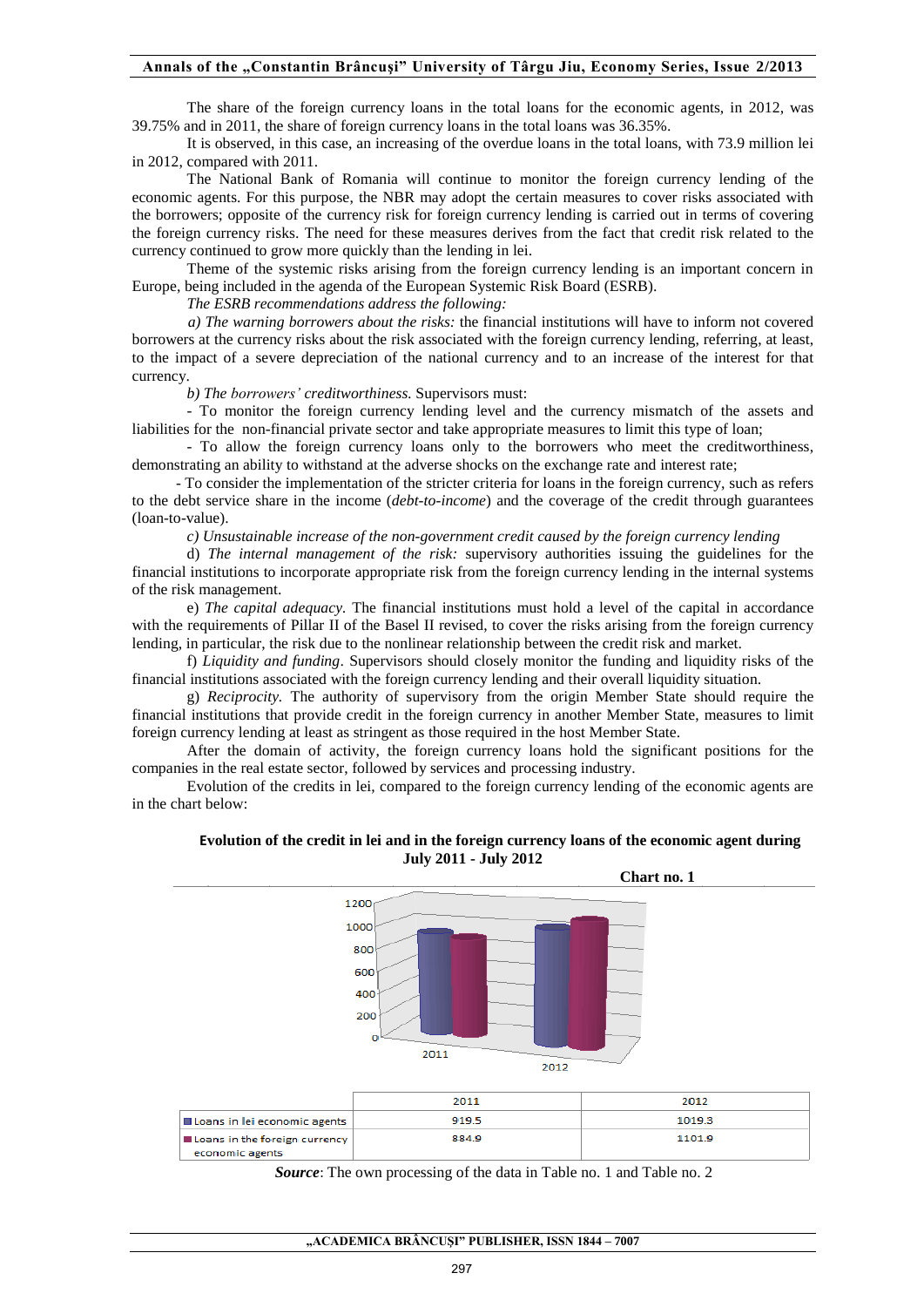#### *3. Availabilities at sight in lei*

|                                | Table no. 3.<br>(mil. lei) |       |
|--------------------------------|----------------------------|-------|
| Availabilities at sight in lei | 2011                       | 2012  |
| <b>Total of which:</b>         | 782.3                      | 806.0 |
| 1. Economic agents             | 391.3                      | 408.0 |
| 2. Population                  | 373.1                      | 380.  |
| 3. Other                       | 17.8                       | 17 Q  |

*Source:* www.bnr.ro / *Territorial loans and deposits* pdf. July 2011/ July 2012 p.1

The amounts held in the current account by the operators in the Arges County, had an upward trend in 2012, with 16.7 million lei compared to the same period of 2011, which is due to the interest paid by banks on deposits in lei, compared with those in the foreign currency. In the last year, the deposits in lei were more profitable than those in euros even while the lei were depreciated against the European currency.

# *4. Term deposits and deposits redeemable at notice, in lei*

|                                                            |              | Table no. 4.<br>(mil. lei) |
|------------------------------------------------------------|--------------|----------------------------|
| Term deposits and deposits redeemable at<br>notice, in lei | 2011         | 2012                       |
| <b>Total of which:</b>                                     | 2,079.8      | 2.441.7                    |
| 1. Economic agents                                         | 370.4        | 499.9                      |
| 2. Population                                              | 1,670.7      | 1,894.8                    |
| 3. Other                                                   | 38.8         | 47.0                       |
| $\sqrt{2}$<br>$\sim$                                       | $\mathbf{v}$ | 10.71.0011/T1.0010         |

*Source:* www.bnr.ro / *Territorial loans and deposits* pdf. July 2011/ July 2012 p.1

As the availabilities at sight in lei, the term deposits and the deposits redeemable at notice in lei had an upward trend, their value being 129.5 million lei in 2012 higher than 2011.

Even though banks have changed the interest rates, the interest on deposits in lei is higher than the interest in euros or dollars, so, the saving in lei is more efficient.

#### *5. Availabilities at sight in the foreign currency*

 **Table no. 5. (mil. lei)** 

| Availabilities at sight in the | 2011  | 2012  |
|--------------------------------|-------|-------|
| foreign currency               |       |       |
| <b>Total of which:</b>         | 238.3 | 306.9 |
| 1. Economic agents             | 91.1  | 150.0 |
| 2. Population                  | 145.6 | 155.9 |
| 3. Other                       | 1.6   |       |

*Source:* www.bnr.ro / *Territorial loans and deposits* pdf. July 2011/ July 2012 p.1

 Availabilities at sight in the foreign currency of the economic agent increased in 2012 by 58.9 million compared with 2011 but had a lower value compared to the availabilities at sight in lei. The foreign currency savings can only be effective if the exchange rate increases.

 However, the exchange rate can act in two ways, and for an appreciation of the lei, the final profit of a foreign currency deposit may be lower than the interest rate. We can say that the foreign currency deposits are riskier and do not guarantee the reliable earnings. "Choosing a foreign currency deposit is useful only when it is saving an amount that will be used for a payment in the foreign currency in the short term".

# *6. Term deposits and deposits redeemable at notice, in the foreign currency*

| Table no. 6.  |  |
|---------------|--|
| $(mil \; ln)$ |  |

|                                                                             |       | (mil. lei) |
|-----------------------------------------------------------------------------|-------|------------|
| Term deposits and deposits redeemable at<br>notice, in the foreign currency | 2011  | 2012       |
| <b>Total of which:</b>                                                      | 612.0 | 724.0      |
| 1. Economic agents                                                          | 113.7 | 138.0      |
| 2. Population                                                               | 103 O | 572.6      |